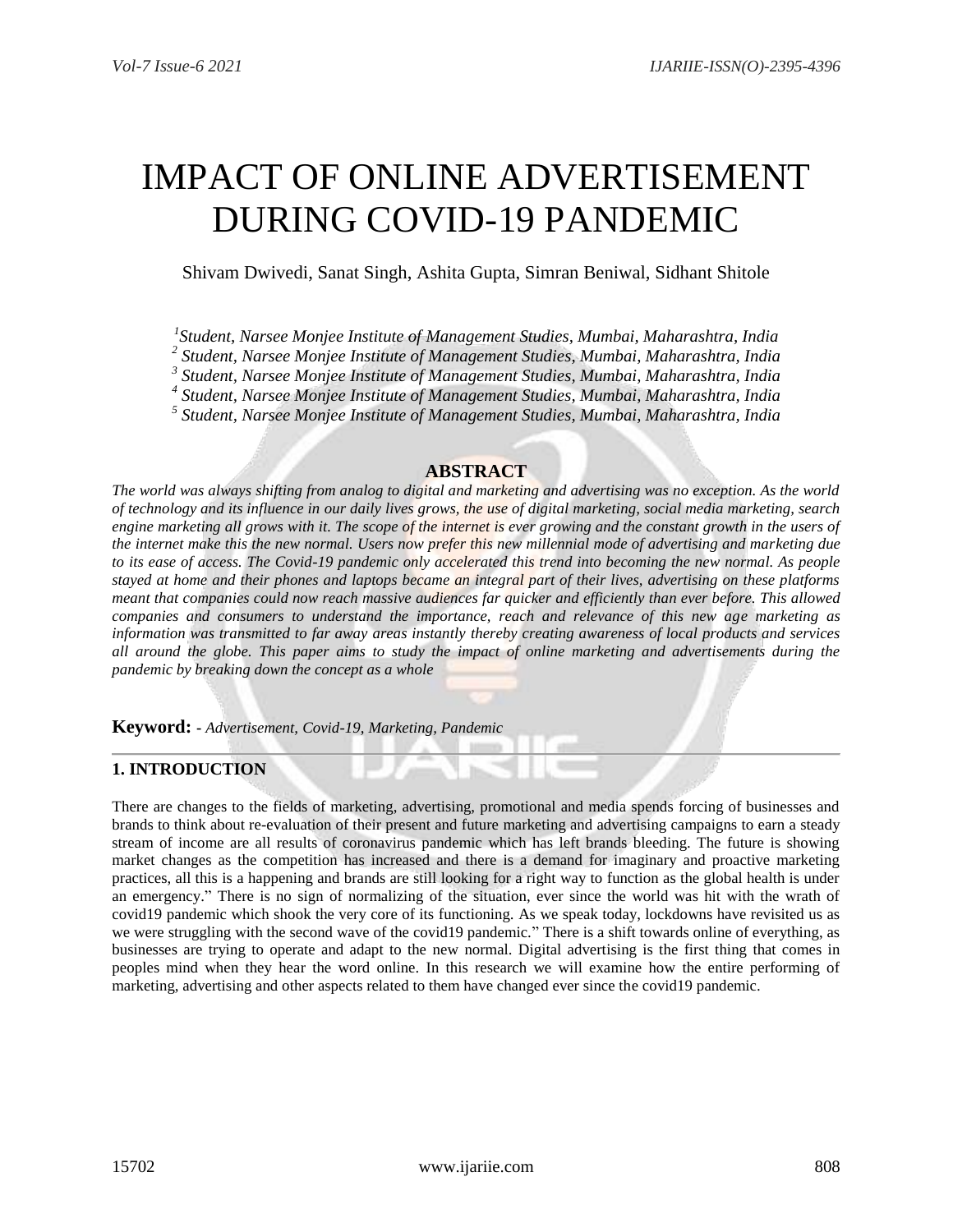## **2. LITERATURE REVIEW**

#### **2.1 How covid-19 has changed the digital marketing and advertising landscape -innovation visual**

According to an eMarketer research published in February 2019, online ad expenditure had officially surpassed offline ad spend for the first time, accounting for 50% of all global ad spend. According to the same analysis, by 2023, digital ad spending would account for around two-thirds of total worldwide media spending, a market worth \$333.25 billion. Given that digital accounted for only 3% of worldwide consumption at the turn of the century, it's evident that the trend we've been seeing is picking up speed. As one might imagine, there has been a surge in online content consumption platforms because of this shift in attention toward all things digital Even the most adamant traditionalists have been forced to embrace digital by the epidemic and lockdown of 2020, simply to stay connected to the outside world. The firm website is no longer the sole focus of digital marketing. Despite this, according to the results of a survey conducted by Marketing Week and Consultancy, 55 percent of the 900 firms polled have delayed or halted planned initiatives, while 60 percent are delaying or revising financial commitments.

#### **2.2 The digital explosion: How do people feel about online ads by Kantar**

The research looked at the opinions of over 290 media brands in 23 markets and found that internet businesses like Google and YouTube have the most claimed usage. As the amount of time and money spent on digital media grows, so does the difficulty of engaging consumers without causing annoyance. While still lagging offline formats in terms of consumer desire, some online channels' ad equity is improving. In 2020, consumers had a particularly bad opinion of several online channels, such as in-game, video streaming, and music streaming adverts. At the same time, social media story advertising is praised for being "fun and interesting," while ecommerce ads are praised for being "relevant and necessary." Men and generations younger than the Boomers are the ones who are most enthusiastic about online platforms. Because of its original, exciting, and amusing advertising, TikTok has maintained its position as the top global digital media brand for the second year in a row. However, digital media firms' success isn't solely due to entertainment. In different countries, different internet brands stand out for distinct positive opinions. Takealot is the most dependable media brand in South Africa. This is an excellent first step toward a fully holistic media strategy in which online channels are viewed as conventional ones.

#### **2.3 This is how Covid-19 is affecting the advertising industry by World Economic Forum**

The coronavirus outbreak has resulted in a significant reduction in advertising spending. Advertising spending is down 9% on average across Europe, with Germany and France decreasing by 7% and 12%, respectively. Three quarters this year are projected to have a bigger impact than the financial crisis of 2008. TV viewing has increased, but digital consumption has surged even more: use of social platforms and streaming services has increased practically everywhere, and gaming has exploded. Advertisers have responded by following customers, which means that digital advertising is now a top priority. Brands use media that is suited for each aim to raise awareness, improve sales, and build loyalty. Small and medium-sized businesses are more reliant on customer engagement channels in general. In the long run, the pandemic is likely to shape the advertising business. For the time being, businesses are putting survival first, but they will need to find new strategies to build their brands in the future. The shift in people's media and consuming habits will necessitate a rethinking of how best to accomplish this. People will be more open-minded, and corporations will find new ways to accelerate transition.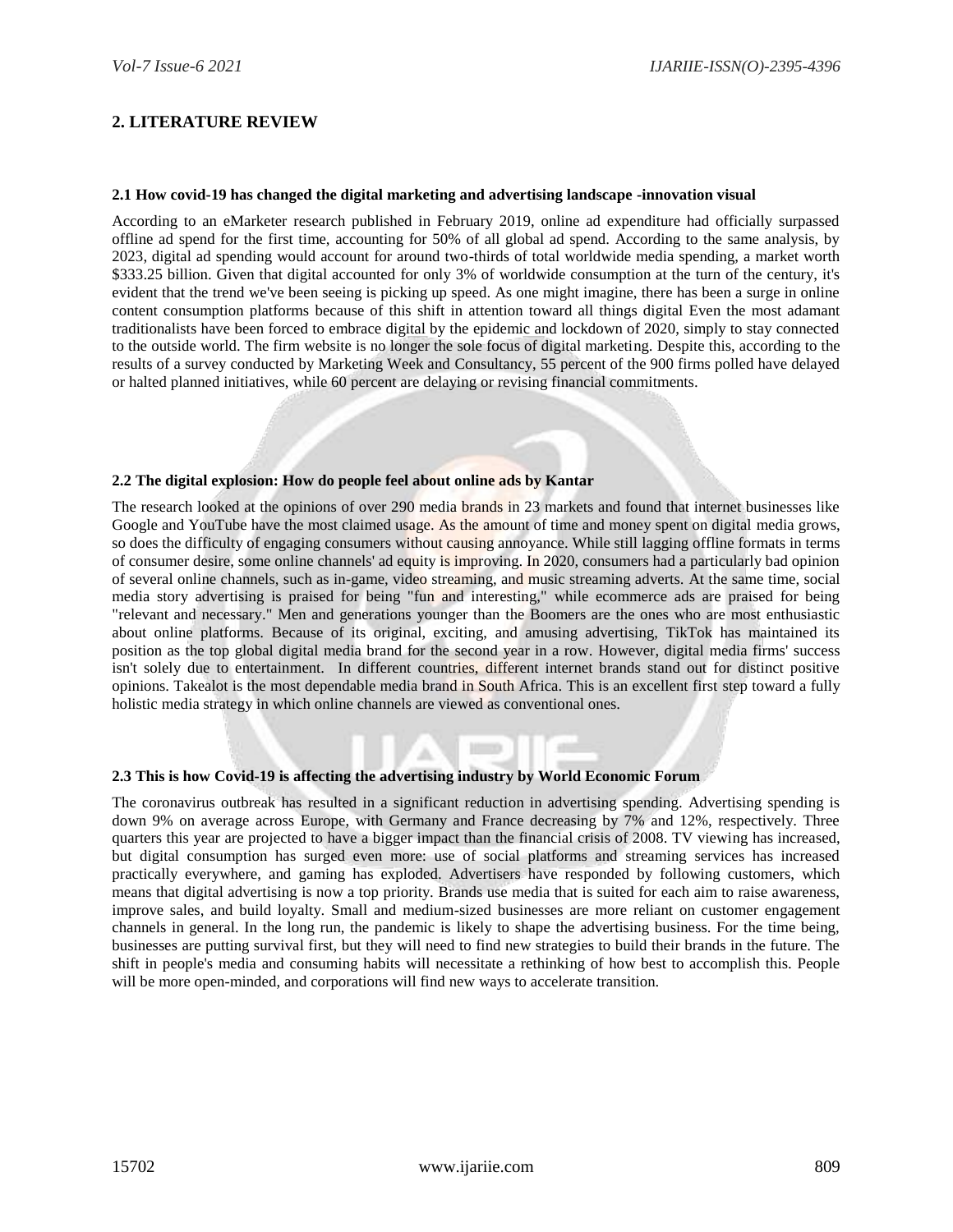#### **2.4 How a stay-at-home year accelerated three trends in the advertising industry by CNBC**

As customers stayed at home during the epidemic, The Trade Desk witnessed firsthand how key aspects of the advertising industry were catapulted years forward. His firm, which helps marketers and agencies reach targeted consumers across media formats and devices, is gaining traction in the space. Everyone was watching more video at home, and travel time was often repurposed for media consumption. Things have altered permanently in the space, according to Lauren Hanrahan, CEO of Zenith USA, a Publicis Groupe-owned media firm. It's not like 2020 was the year for linked television, but we're back to our regular media mix now, » she explained. The pandemic, according to Kasha Cacy, worldwide CEO of media and marketing services firm Engine, pushed CTV forward by five to seven years. That kind of talent has often been shut out of or hasn't been given the opportunity to ascend through the ranks of, a largely white sector that prefers its employees to work in major cities. She claims that the industry has long assumed that creative work must be done with everyone in the same room. According to Engine's Cacy, the business recently conducted a national poll that revealed nearly 80% of working mothers want to continue working from home. According to Cacy, the corporation is considering flexible models that would allow for this

#### **2.5 Effects of Covid-19 on Digital Marketing by Your Story**

Global growth will be minus 3% in 2020, according to the International Monetary Fund, as governments implement necessary quarantines and social distancing protocols to avert the outbreak, a 6.3 percentage point reduction from January 2020. Various businesses have increased their budgets for purpose-driven marketing, mission-based advertising, and cause-related advertising to better meet consumers' increased media usage while telecommuting. During this time, the brand must think outside the box and find a way to entice consumers to return for more. This can be accomplished through creative and eye-catching marketing strategies and campaigns that appeal to both the subconscious and conscious minds of consumers and shed the positivity that consumers will need the most during this pandemic. One can also use social media, as well as influencers and endorsements, to reach out to their target audiences and niches while being on the same page as the influencers, ensuring that sensitive information is not leaked. While there is a rising emphasis on speakers' activities, companies must remain cautious in their compliance efforts because they are ultimately responsible for the communication.

## **3. RESEARCH QUESTIONS**

We focused our research on two major questions which are as follows:

- 1. How has covid-19 affected consumer behavior and the subsequent marketing strategies and approach?
- 2. How marketing evolved and changed during the pandemic?

#### **4. RESEARCH OBJECTIVES**

- 1. To analyze the impact of covid-19 on online advertising and marketing.
- 2. To analyze the future role of advertising post the covid-19 pandemic.
- **3.** To understand the growth and trajectory of digital ad platforms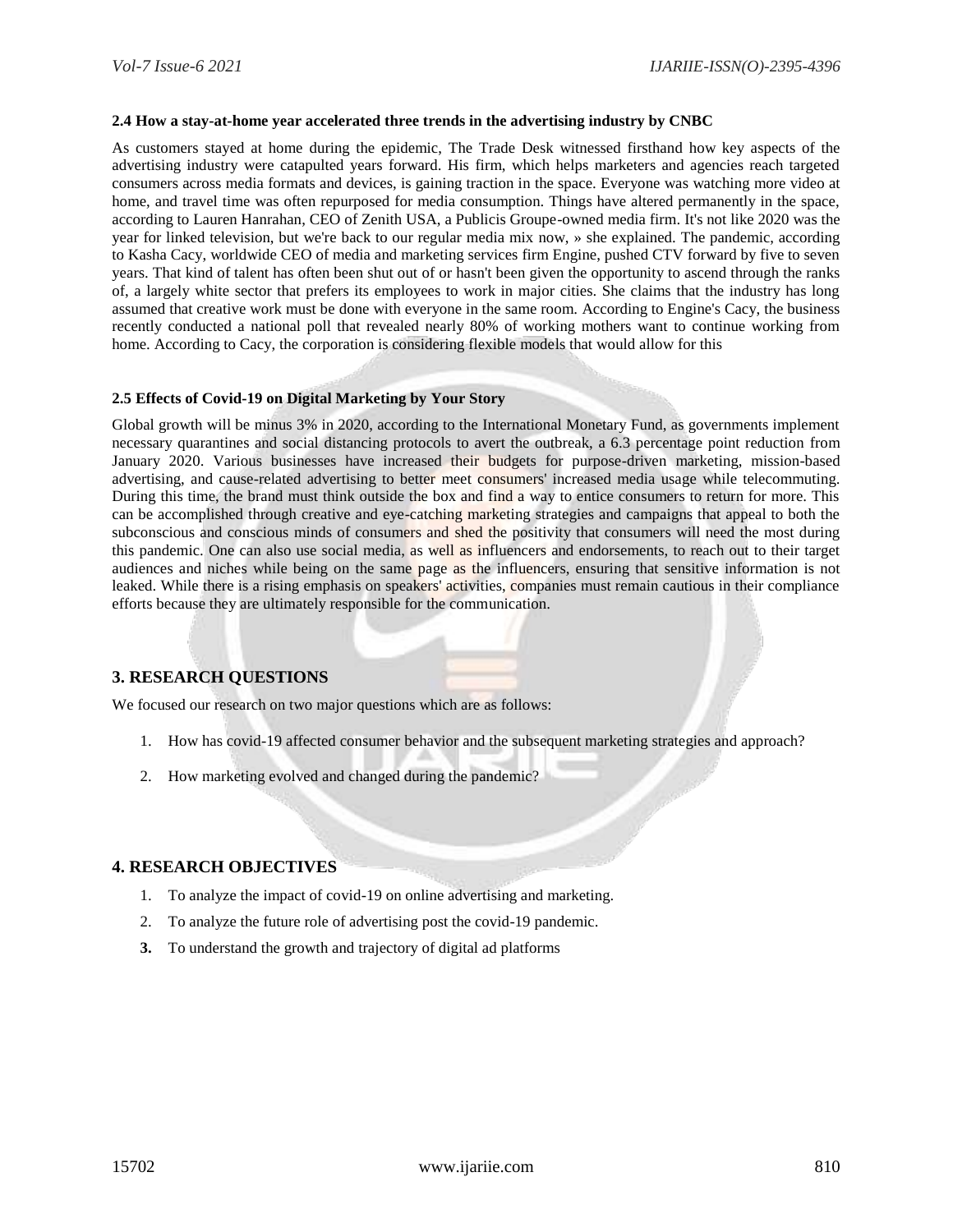#### **5. RESEARCH HYPOTHESIS**

Going digital is already at the heart of all companies. Online advertising will be an essential tool in the hands of brands and marketers for implementing marketing strategies during the pandemic period. While the field of marketing, in general, was drastically impacted, the branch of digital marketing will see a tremendous boost. Covid-19 will put online advertising on Fasttrack and pave the way for further development and enhancement of digital marketing activities.



## **7. RESEARCH METHODLOGY**

The data sources used in the paper are largely secondary sources of data compiled from various online publications, reports, articles, past research papers etc. The content comes from publications and reports by sources such as Harvard Business Review, World Economic Forum, Deloitte, Statista, IAB, World Advertising Research Centre, Kantar and ResearchGate. Also, some opinion pieces available on news outlets and journalism pages like CNBC, NewYorker, Press Gazette, DigiDay, HKLaw, ISBA etc., have also been touched upon and used as a reference point to add value to our findings and research process. A questionnaire was given to a random group of 100 people of different ages and gender, sampling method was used to collect the information.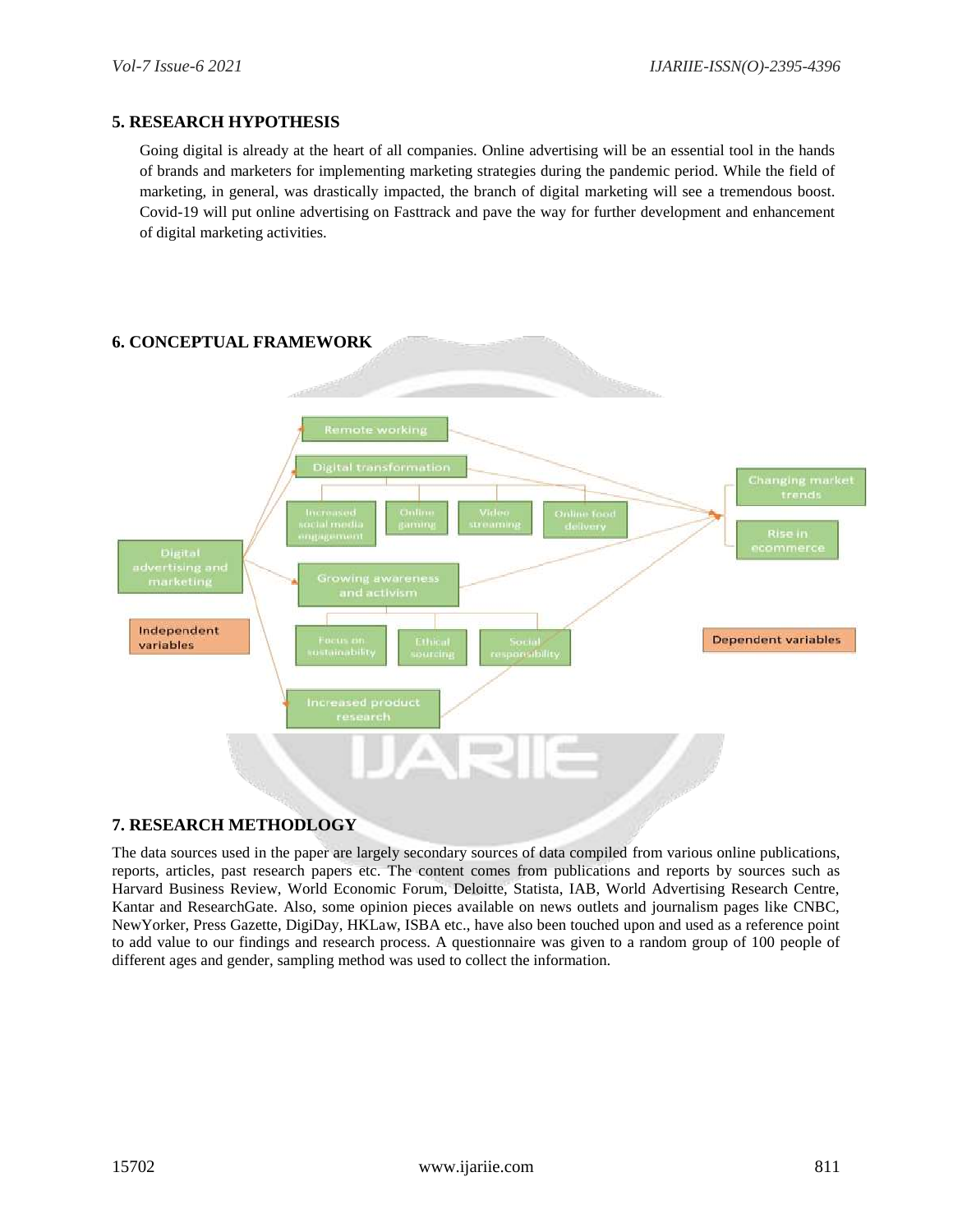## **8. SALIENT FINDINGS**

|  | (1) Table: Respondents Profile |  |
|--|--------------------------------|--|
|  |                                |  |

| Question       | <b>Questions/Statements</b>  | Number of                   | Percentage |
|----------------|------------------------------|-----------------------------|------------|
| <b>Number</b>  |                              | <b>Respondents</b>          |            |
| $\vert$ 1      | <b>Gender of respondents</b> |                             |            |
|                | <b>Male</b>                  | 27                          | 27%        |
|                | Female                       | 73                          | 73%        |
| <b>Total</b>   |                              | 100                         | 100%       |
| $\overline{2}$ | Age of respondents           |                             |            |
|                | 18-27                        | 75                          | 75%        |
|                | 28-37                        | 15                          | 15%        |
|                | 38-47                        | 05                          | 05%        |
|                | 48-57                        | 05                          | 05%        |
| <b>Total</b>   |                              | 100                         | 100%       |
|                |                              | <b>Source: Field Survey</b> |            |

Out of those 100 respondents 75% were under the age group of 18 to 27, 15% were under the age group of 28 t0 37, 5% were under the age group of 38 to 47 and remaining were under the age group of 48 to 57. The survey was conducted on 100 people and among them most of the respondent are females."



The data thus collected shows the proactiveness of women in the society on internet, and this is a great opportunity for brands to advertise accordingly. Brands selling beauty products, women clothing, and other products that women like can use the internet to attract female customers and expand their market.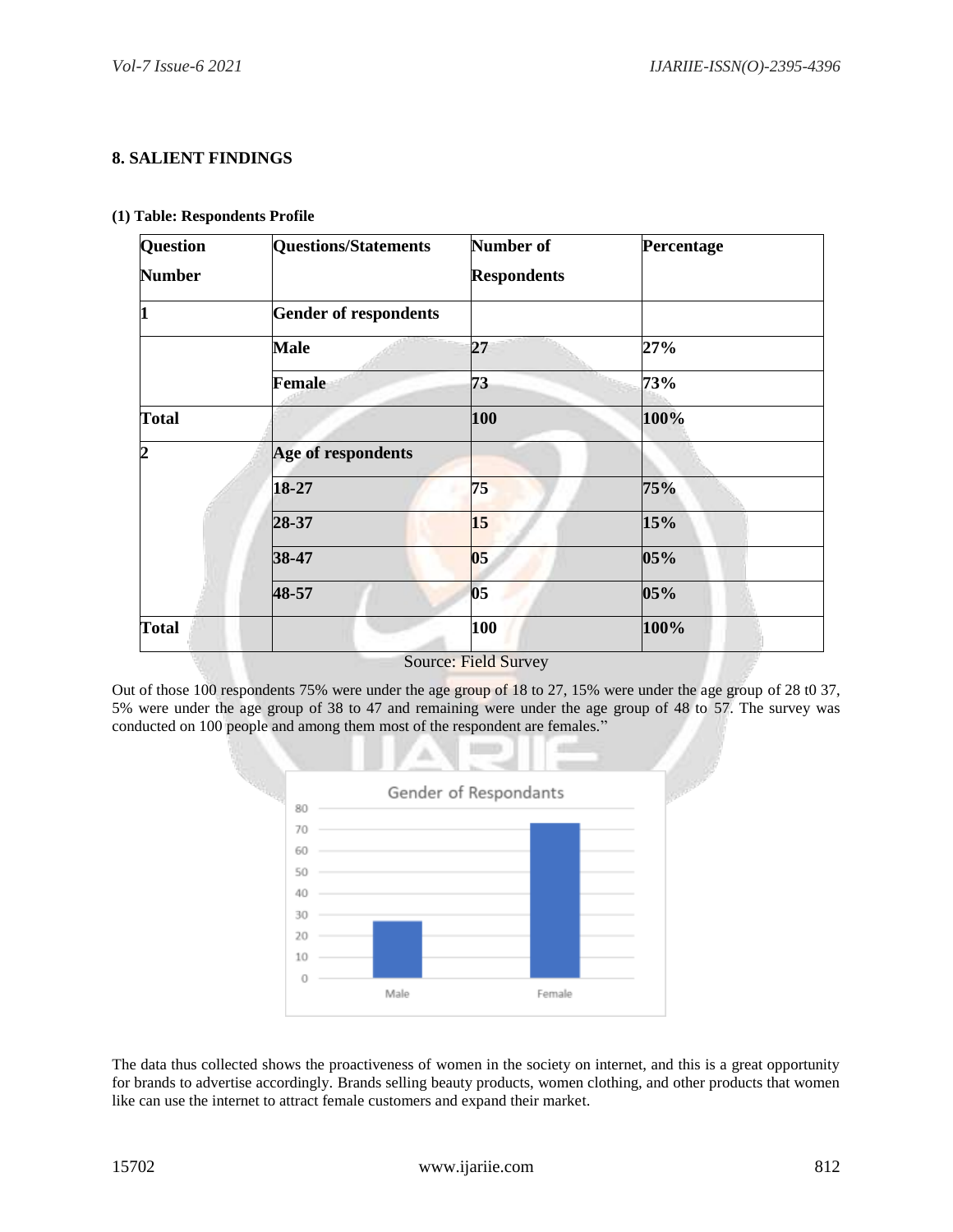

It can be inferred from the survey results that the power that the youth hold today, attracting the youth, providing special offers for them, using popular celebrities as brand modals would be a great way to advertise your brand among the youth. The young people spend maximum of their time on internet so using advertisement banners on websites with high young audience brands would get a wide range of customers

| <b>Serial Number</b> | <b>Online advertisements</b> | <b>Number of respondents</b> |
|----------------------|------------------------------|------------------------------|
|                      | <b>Social Media</b>          | 65                           |
|                      | Video advertisement          | 02                           |
|                      | <b>Display advertisement</b> | 11                           |
|                      | <b>SEM and SEO</b>           | 19                           |
|                      | <b>Others</b>                | $\overline{\mathbf{03}}$     |
| <b>Total</b>         |                              | 100                          |

#### **(2) Table: Views of respondents on various kinds of E-advertisement**

Source: Field Survey

Second table shows that out of 100 samples, 65 people like social media advertisement, 2 people like video advertisement, 11 people like Display advertisement, 19 people like SEM (Search Engine Marketing) & SEO (Search Engine Optimization) and other 2 people like other kind of online advertising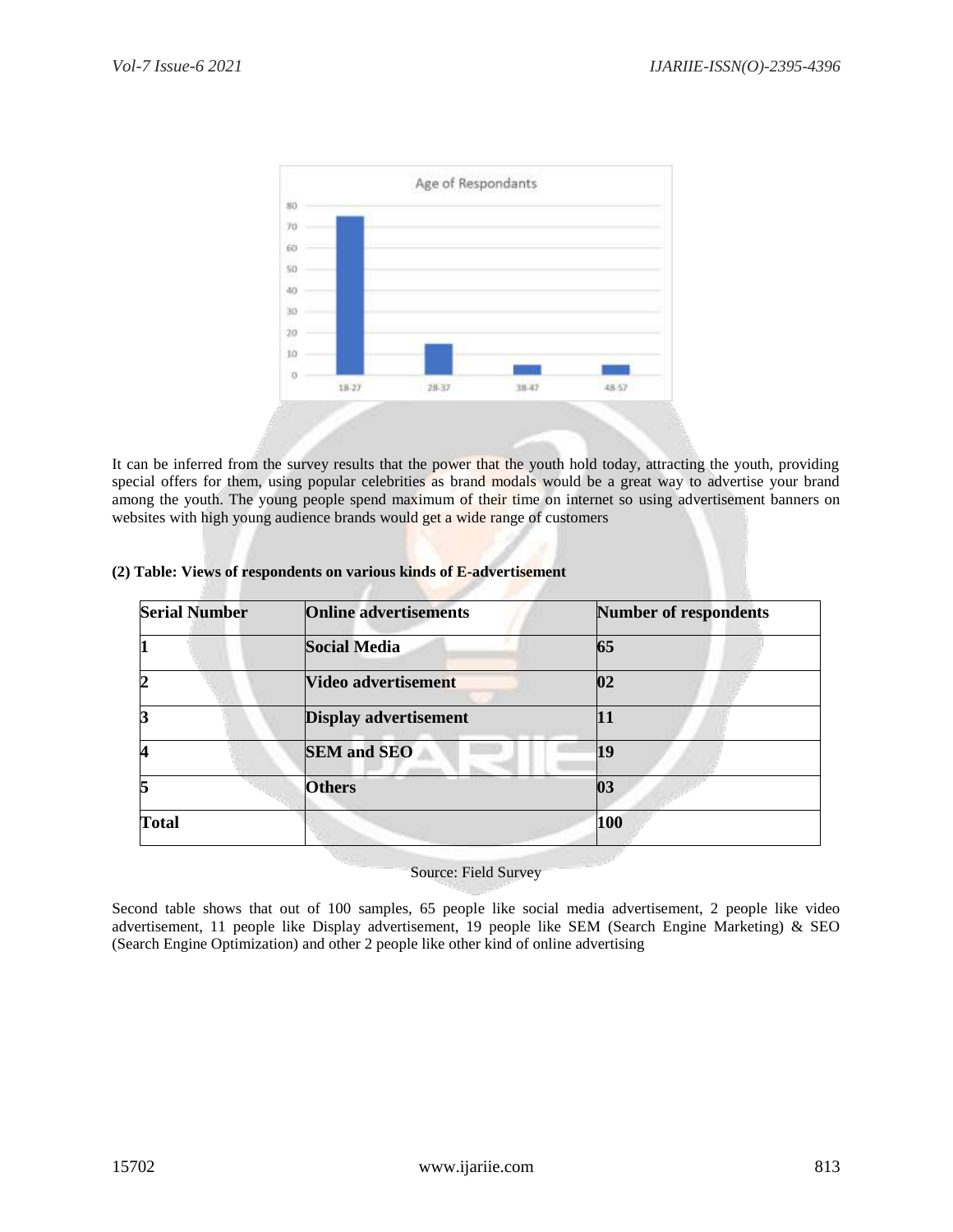

It is easy to understand the data accrued on this question in the survey. Most individuals express a very strong preference to social media. It has become a necessity for a modern brand to build and maintain its social media presence if it wishes to stay relevant. This is especially true given the massive internet penetration going on not only in the developed regions of the world, but also the developing ones. The rate of conversion to online is so rampant that it is projected that upwards of 4 billion individuals globally would be on some form of social media by 2025. Thus, social media is an essential asset for the brand building today.

#### **(3) Table: Respondents attitude towards online advertisements**

| <b>Likert's Scale</b>   | <b>Frequency</b> |  |
|-------------------------|------------------|--|
| Like                    | 45               |  |
| <b>Strongly Like</b>    | 03               |  |
| <b>Dislike</b>          | 21               |  |
| <b>Strongly Dislike</b> | 02               |  |
| <b>Neutral</b>          | 29               |  |
| <b>Total</b>            | 100              |  |

Source: Field Survey Data

Table 3 indicates the attitude of the respondents towards e-advertisement. Out of 100 respondents 45 people likes and 3 people strongly like the e-advertisement, 21 people dislikes and 2 people strongly dislike the e- advertisement and remaining 29 are neutral.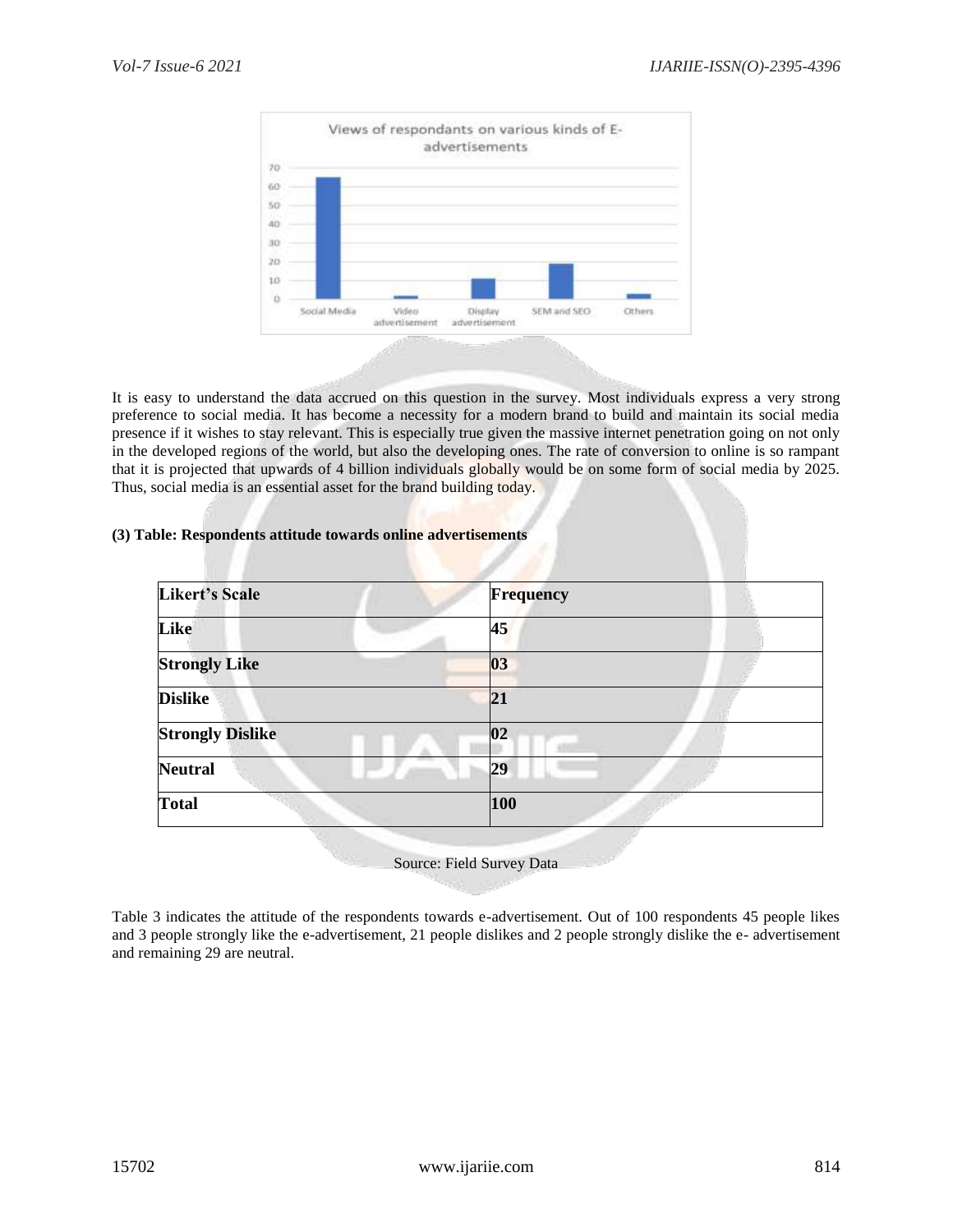

In trying to assess the attitude of the sample class towards online advertisement, it was critical to understand what online advertisement is perceived by most individuals being. Online advertisements which are indirect seem to be more popular than others. Apart from that, online advertisements have proven to be effective and is essential to the business plan of most services and e-products in use today. Thus, the mostly non-negative attitude exhibited is of great importance to brands for advertising

## **(4) Table: Influence of online advertisement on purchase**

|              | <b>Question Number Questions/Statements</b>           | <b>Number of Respondents</b> |  |
|--------------|-------------------------------------------------------|------------------------------|--|
|              | Online advertisement influence on shopping trends     |                              |  |
|              | Yes                                                   | 89                           |  |
|              | N <sub>o</sub>                                        | 11                           |  |
| <b>Total</b> |                                                       | 100                          |  |
| 2            | Respondents purchase decision after seeing online ads |                              |  |
|              | Very Often                                            |                              |  |
|              | Often                                                 | 37                           |  |
|              | Sometimes                                             | 31                           |  |
|              | Rarely                                                | 24                           |  |
|              | Never                                                 |                              |  |
| Total        |                                                       | 100                          |  |

Source: field survey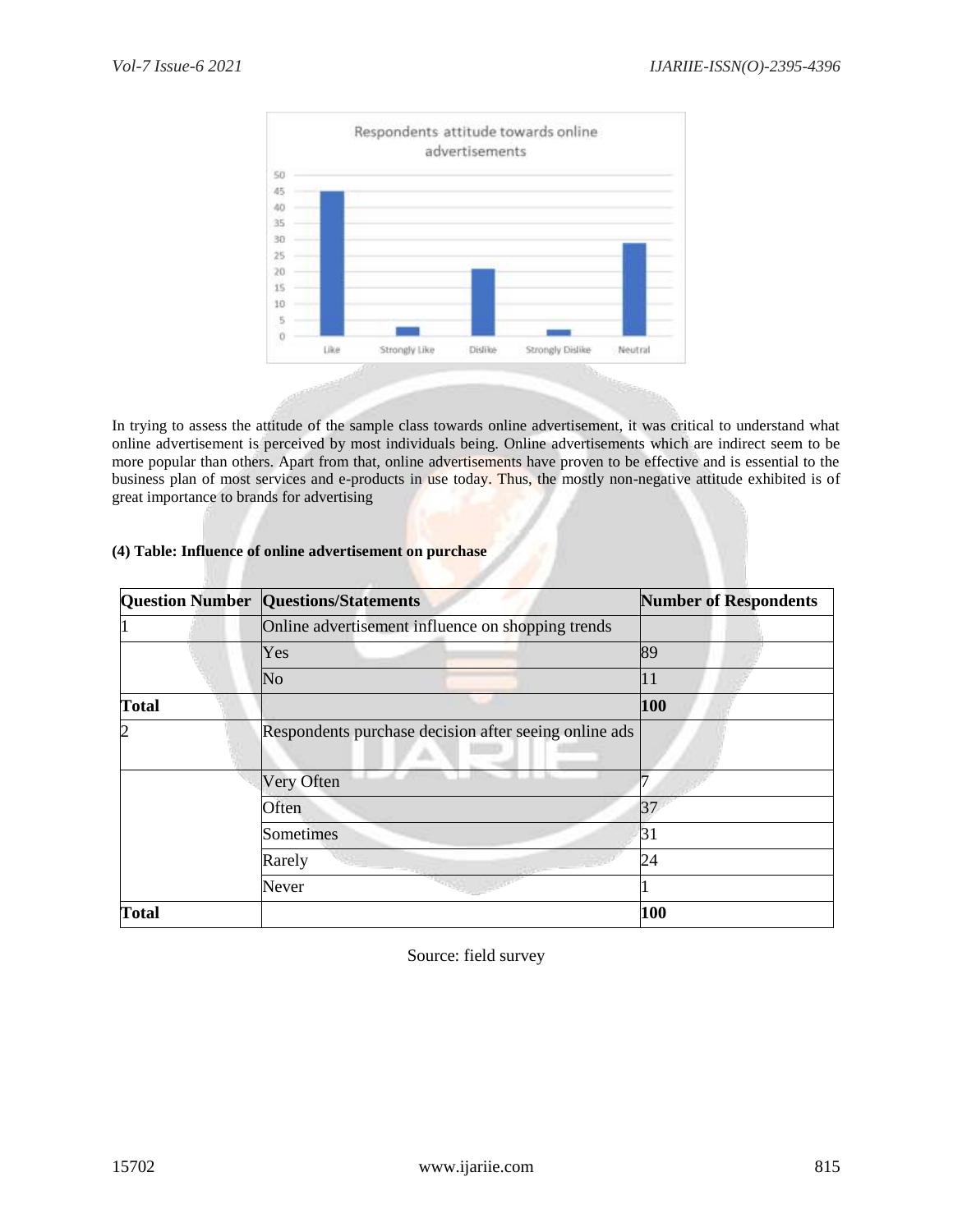

89 respondents felt that online advertisements increased their shopping trends out of 100 respondents. 7 people make purchase decision very often after seeing online advertisements, 37 people Often make purchase decision, 31 respondents make purchase decision sometimes,24 respondents make purchase decision rarely and 1 respondent never makes any Table 4 states that, among 100 respondents 89 of them feel that the online advertisement has purchase decision after seeing online advertisements. In the researcher's opinion, this was the most important question in the survey. It is well understood that online advertisements are the future of advertisement, however, in proclaiming whether it was effective or not, an overwhelming majority of the participants in the survey having claimed to be affected by online advertisement. This is owed completely to targeted advertising and using AI to create ad-profiles per-individual.



However, we can see a somewhat contrasting image in the very second part of the question that followed. How is it that respondent's purchasing an item after seeing its ad is much more spread out on the graph than influence on shopping trends? Well simply, the call to action required to create a trend does not carry the same entropy as convincing the customer to go through with a purchase. Although here too majority did say that they often made purchase decisions based on online ads, there is nowhere the same quantum of engagement when it comes to making a purchase.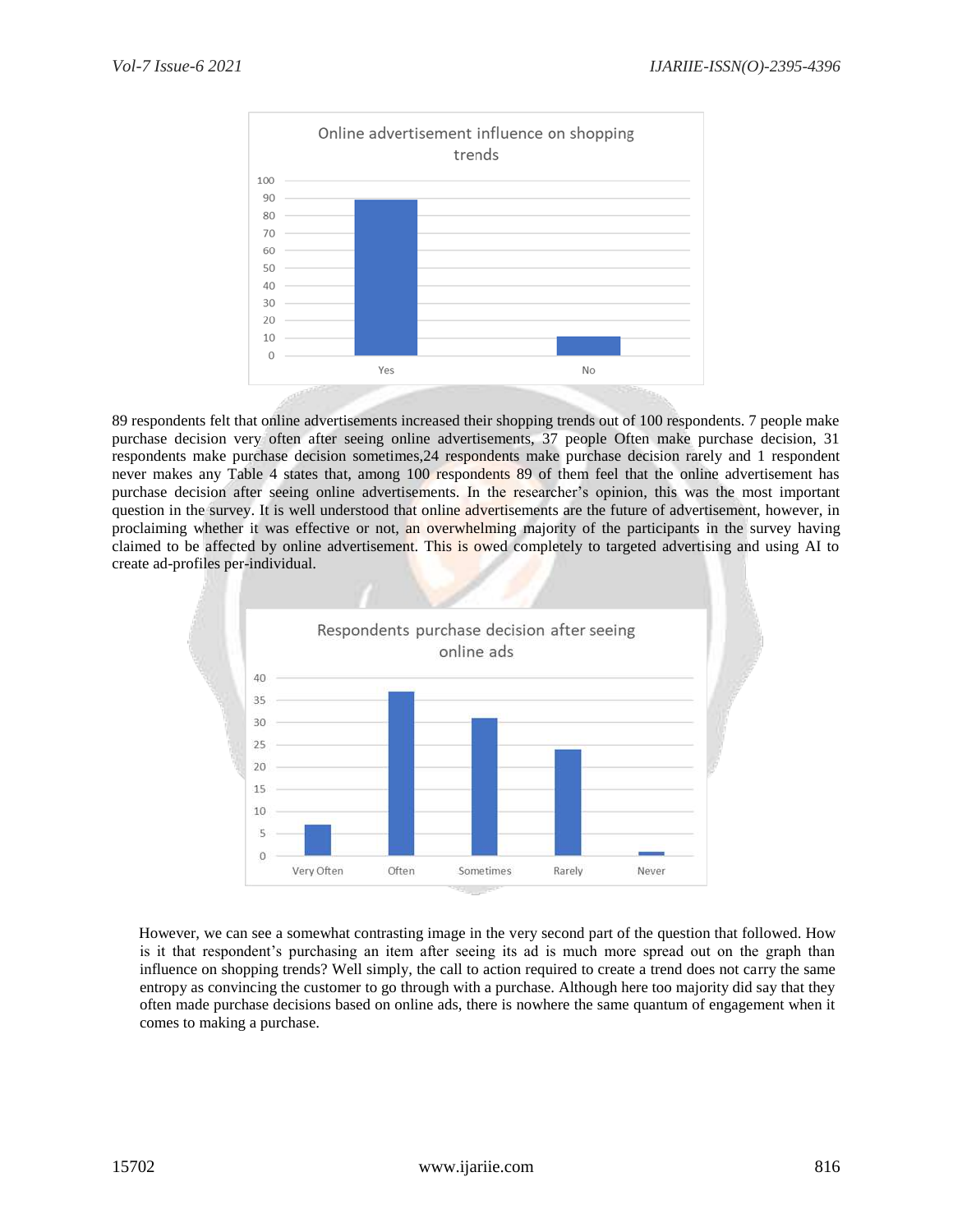#### **(5) Consumer Perception of Online and Offline Channels**



The study found that attitudes about ads in premium digital media brand contexts are generally more positive than the web industry's overall channel reputation. In ten of the study's 23 markets, digital ad platforms are in the lead. Because of its original, exciting, and amusing advertising, TikTok has maintained its position as the top global digital media brand for the second year in a row. However, digital media firms' success isn't solely due to entertainment. In different countries, different internet brands stand out for distinct positive opinions. Many of the most inventive ad platforms in APAC and Europe, such as Pinterest in the UK, are digital. Ecommerce platforms Amazon and Mercado Libre make up the most relevant and useful ad platforms in the Americas, alongside Twitch in Canada. In South Africa, the most trustworthy media brand is Takealot.

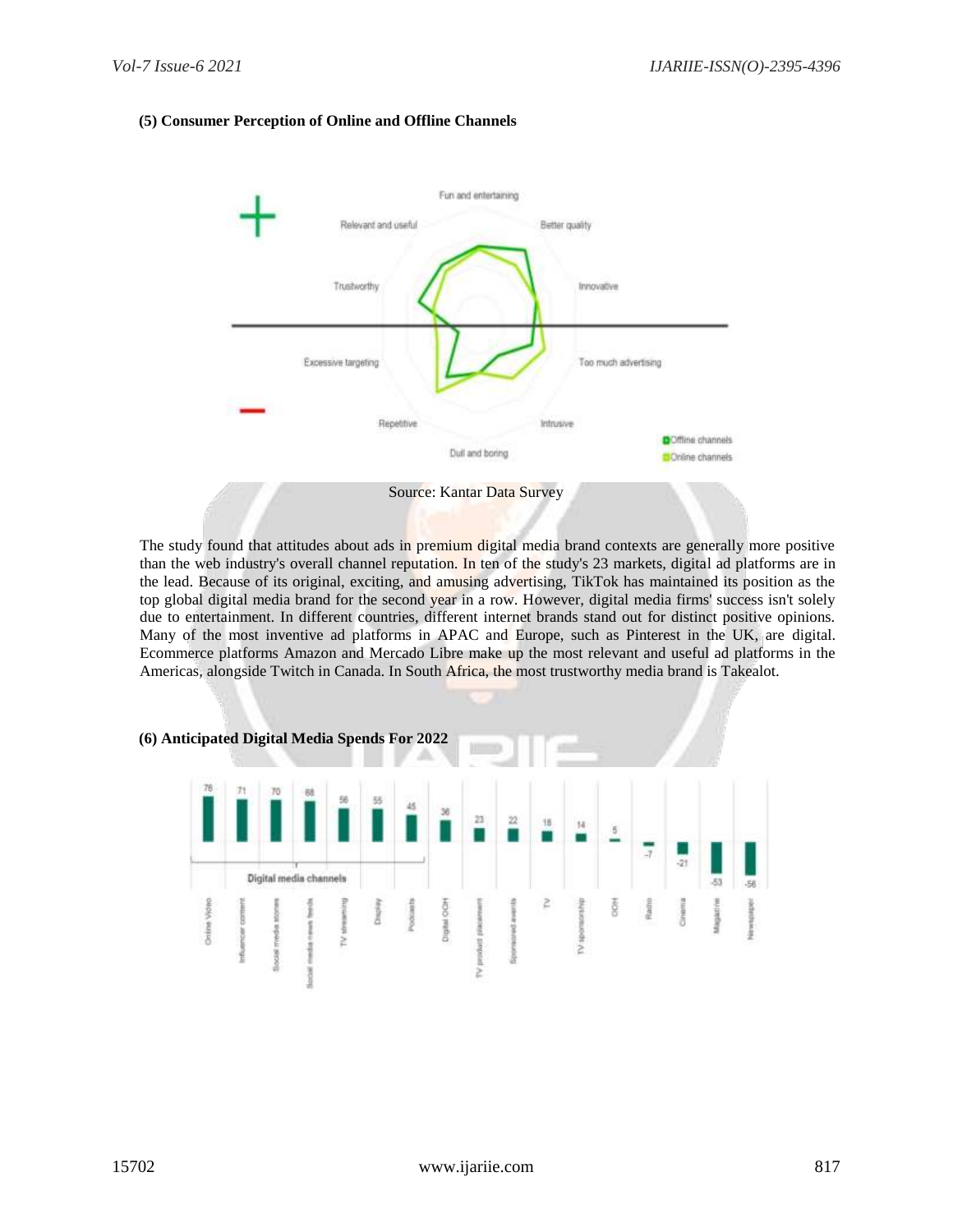Marketers are responding to the growing popularity of online channels and platforms among customers. Digital advertising revenues (excluding search) increased 18 percent in 2020, according to GroupM's This Year, Next Year study from June 2021, while spending on most other media channels decreased. Digital ad revenue is predicted to increase by 27% in 2021, with high growth expected to continue into 2022. In addition, most firms anticipate boosting spending on online video, social media ads, and influencer content in 2022, according to the Media Reactions 2021 marketers' study. YouTube, TikTok, and Instagram are the media brands most likely to benefit.

#### **9. DISCUSSIONS**

- There was an amazing growth of 10.9% in the advertising industry of India in 2020 compared to 2019 according to a report by Dentsu Aegis Network, India's advertising industry was valued at Rs. 68475 crores in 2019 and in 2020 it was valued at Rs. 75952 crores. There was a lot of investment in advertising, that is what can be seen from this report, especially the digital channels which is the future of advertising."
- Remote work-at-home arrangements is allowed by many companies if not encouraged, more of these technologies are being adopted employees and employers. In the world of videoconferencing, Zoom and other videoconferencing platforms has gained a lot of fame.
- Retail is sector which has faced a lot of problems due to covid19 is the personal touch is very essential for this business, while much of our activity is digital, Retail is evolving and developing to survive in this new world. Provision of facilities such QR code signage, online ordering and home delivery are a way of retail to develop itself."
- Marketing has evolved dramatically in the last few months. Brands must communicate in extremely specific and local language, focusing on specific consumers based on their circumstances and what is most important to them.
- The customer has high expectations that go beyond a simple digital transaction. To create experiences that customers demand, businesses must put data and technology at the center of their operations. Companies will need to leverage more data and intelligence to sharpen their decision-making and drive greater relevance in their customer interactions.

Marketing must be understood in the context of the entire end-to-end journey, and steps should be taken to connect the dots whenever possible. It is critical to establish trusting relationships with clients. The fundamentals of market momentum are trust and integrity. The crisis has resulted in an attitude of marketing agility that is likely to remain. This comprises regular customer listening and demand sensing, not only for marketing's benefit but also for the company's aim of capturing the zeitgeist of consumer mood. While quality, convenience, and affordability remain crucial factors in consumer decision making, other aspects such as sustainability, trust, ethical sourcing, and social responsibility are becoming increasingly relevant.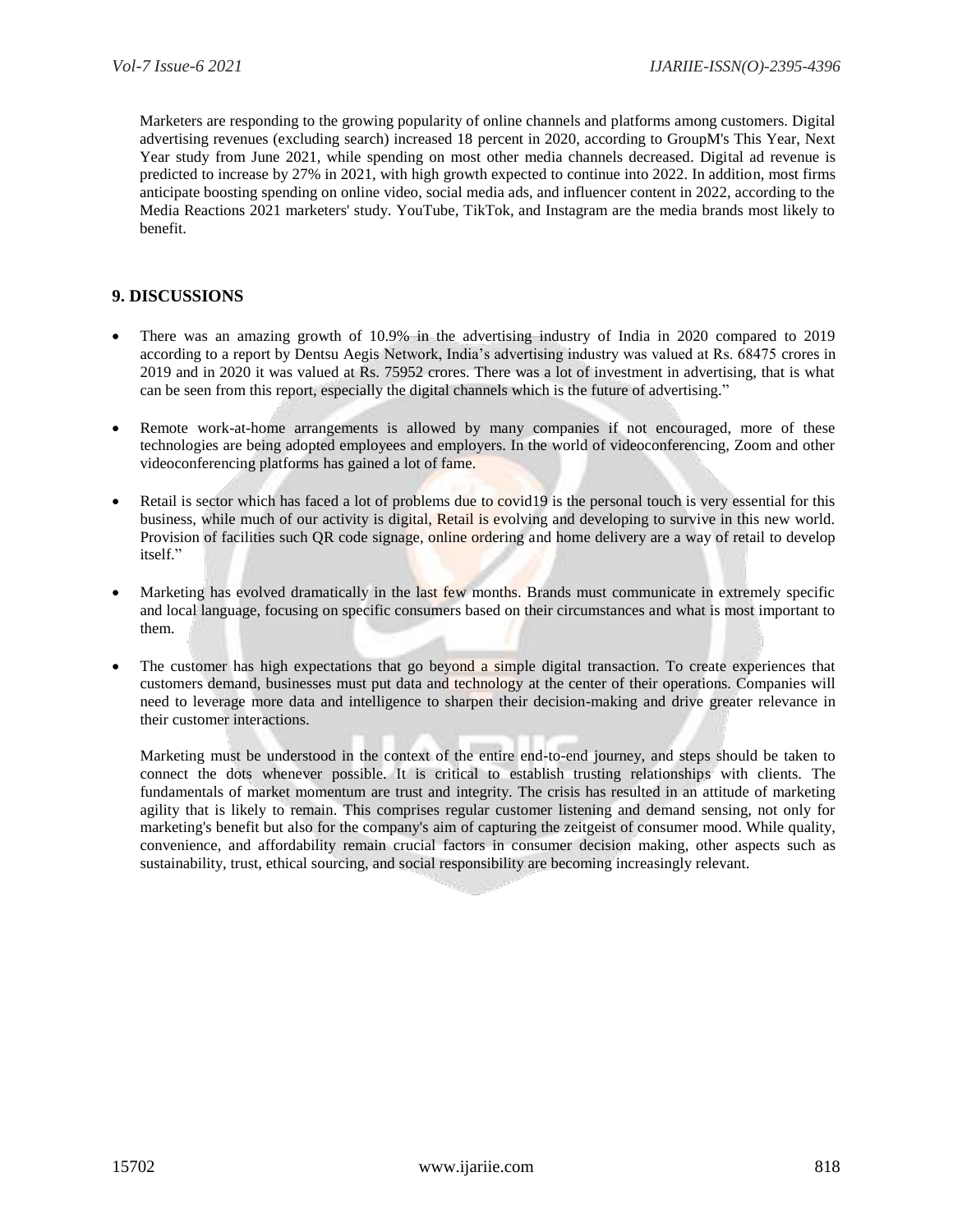#### **10. CONCLUSIONS**

In the long run, the pandemic is likely to shape the advertising business. People's media and consumption habits are changing, necessitating a rethinking on how to best establish a brand. Companies are discovering that there has never been a better moment to pitch transformational ideas. People are increasingly open-minded, and corporations are finding new ways to accelerate transition. This is significantly less expensive for corporate decision-makers than it was a few months ago. The second change is that the value of Pay-TV is decreasing in favor of ad-supported streaming video providers. Some television viewing has shifted to other platforms, most notably over-the-top (OTT) providers. As a result, several of the world's top media corporations have boosted their investment in OTT services in recent years; this trend appears to be likely to continue, with coronavirus accelerating consumers' rising desire for direct-to-consumer content. These factors, taken together, are likely to hasten the transition of significant brands away from pay television. Third, when restrictions loosen and out-of-home advertising rebounds, these traditionally offline outlets will speed their transition to digital. The advertising business will be under more pressure to improve how it measures return on investment across various media, devices, and platforms because of this. In comparison to other competitors in the business, technology companies with analytics and ad auction technologies are likely to have a head start on how to do this. It is expected that digital advertising will continue to expand in the future.

## **11. REFERENCES**

[1] Graham, M. (2021, March 13). How a stay-at-home year accelerated three trends in the advertising industry. CNBC.

<https://www.cnbc.com/2021/03/13/how-covid-19changed-the-advertising-industry-.html>

[2] This is how COVID-19 is affecting the advertising industry. (2020, June 8). World Economic Forum. <https://www.weforum.org/agenda/2020/06/coronavirus-advertisingmarketing-covid19-pandemic-business/>

[3] Balis, J. (2021, March 10). 10 Truths About Marketing After the Pandemic. Harvard Business Review. <https://hbr.org/2021/03/10-truths-about-marketing-after-thepandemic>

[4] Bubani, G. (2021, September 20). The digital explosion: How do people feel about online ads? Kantar. <https://www.kantar.com/inspiration/advertising-media/the-digitalexplosion-how-do-people-feel-about-online-ads>

[5] Deloitte. (2021).2021GlobalMarketingTrends. [https://www2.deloitte.com/content/dam/insights/us/articles/6963\\_global-marketingtrends/DI\\_2021-Global-](https://www2.deloitte.com/content/dam/insights/us/articles/6963_global-marketingtrends/DI_2021-Global-Marketing-Trends_US.pdf)[Marketing-Trends\\_US.pdf](https://www2.deloitte.com/content/dam/insights/us/articles/6963_global-marketingtrends/DI_2021-Global-Marketing-Trends_US.pdf)

[6] How COVID-19 has Changed the Digital Marketing and Advertising Landscape. (2020,September) [https://www.innovationvisual.com/insights/how-covid-19-has-changed-the-digitalmarketing-andadvertising](https://www.innovationvisual.com/insights/how-covid-19-has-changed-the-digitalmarketing-andadvertising-landscape)[landscape](https://www.innovationvisual.com/insights/how-covid-19-has-changed-the-digitalmarketing-andadvertising-landscape)

[7] The Impact of COVID-19 on Your Advertising and Marketing Campaigns | Insights | Holland & Knight. (2020, April 20). HK Law.

[https://www.hklaw.com/en/insights/publications/2020/04/the-impact-of-covid19-onyour-advertising-and](https://www.hklaw.com/en/insights/publications/2020/04/the-impact-of-covid19-onyour-advertising-and-marketing-campaigns)[marketing-campaigns](https://www.hklaw.com/en/insights/publications/2020/04/the-impact-of-covid19-onyour-advertising-and-marketing-campaigns)

[8] ISBA | Time for change and transparency in programmatic advertising. (2020, May 6). ISBA. <https://www.isba.org.uk/article/time-change-and-transparency-programmaticadvertising>

[9] Sonagara, A. (2021, May 19). Effects of Covid-19 on digital marketing. YourStory.Com. <https://yourstory.com/2020/12/effects-covid-19-digitalmarketing/amp>

[10] O'Reilly, L. (2020, May 13). *How the world's biggest media companies are faring through the crisis*.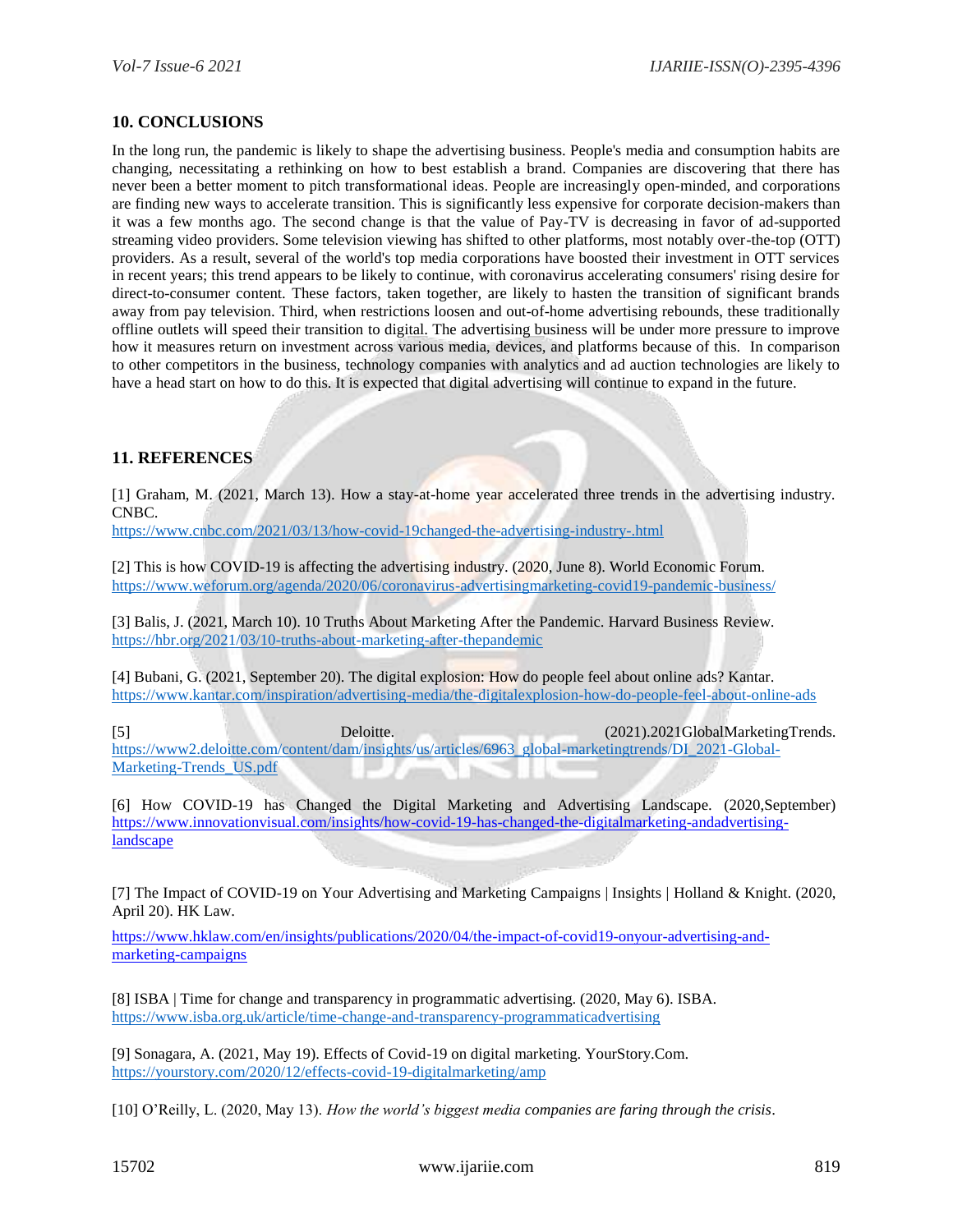<https://digiday.com/media/how-the-worlds-biggest-mediacompanies-are-faring-through-the-crisis/>

[11] Nelson, P. (1974). Advertising as information. *Journal of political economy*, *82*(4), 729-754.

[12] Rossiter, J. R., & Percy, L. (1987). *Advertising and promotion management*. McGrawHill Book Company.

[13] Arens, W. F. (2002). *Contemporary advertising*. Tata McGraw-Hill Education.

[14] Dyer, G. (2008). *Advertising as communication*. Routledge.

[15] Vaughn, R. (1980). How advertising works: A planning model. *Journal of advertising research*. Tellis,G. J. (2003). *Effective advertising: Understanding when, how, and why advertising works*. Sage Publications.

[16] Mehta, A. (2000). Advertising attitudes and advertising effectiveness. *Journal of advertising research*, *40*(3), 67-72.

[17] Presbrey, F. (2000). The history and development of advertising. *Advertising & Society Review*, *1*(1).

#### **12.Appendix**

**1.Kindly mention your gender and age.** 

**Table-1: Respondents Profile** 

| <b>Question</b><br><b>Number</b> | <b>Questions/Statements</b>  | Number of<br><b>Respondents</b> | Percentage |
|----------------------------------|------------------------------|---------------------------------|------------|
|                                  | <b>Gender of respondents</b> |                                 |            |
|                                  | Male                         | 21                              | 27%        |
|                                  | Female                       | 73                              | 73%        |
| <b>Total</b>                     |                              | 100                             | 100%       |
| 2                                | Age of respondents           |                                 |            |
|                                  | 18-27                        | 75                              | 75%        |
|                                  | 28-37                        | 15                              | 15%        |
|                                  | 38-47                        | 05                              | 05%        |
|                                  | 48-57                        | 05                              | 05%        |
| Total                            |                              | 100                             | 100%       |

 **2.Advertisement on which of the following platforms is more preferrable to you?** 

| <b>Serial Number</b> | <b>Online advertisements</b> | <b>Number of respondents</b> |
|----------------------|------------------------------|------------------------------|
|                      | Social Media                 | 65                           |
|                      | Video advertisement          | 02                           |
| ß                    | Display advertisement        | 11                           |
| 4                    | SEM and SEO                  | 19                           |
|                      | Others                       | 03                           |
| <b>Total</b>         |                              | 100                          |

**3.How often do you like advertisements when you are consuming information or entertainment online?**